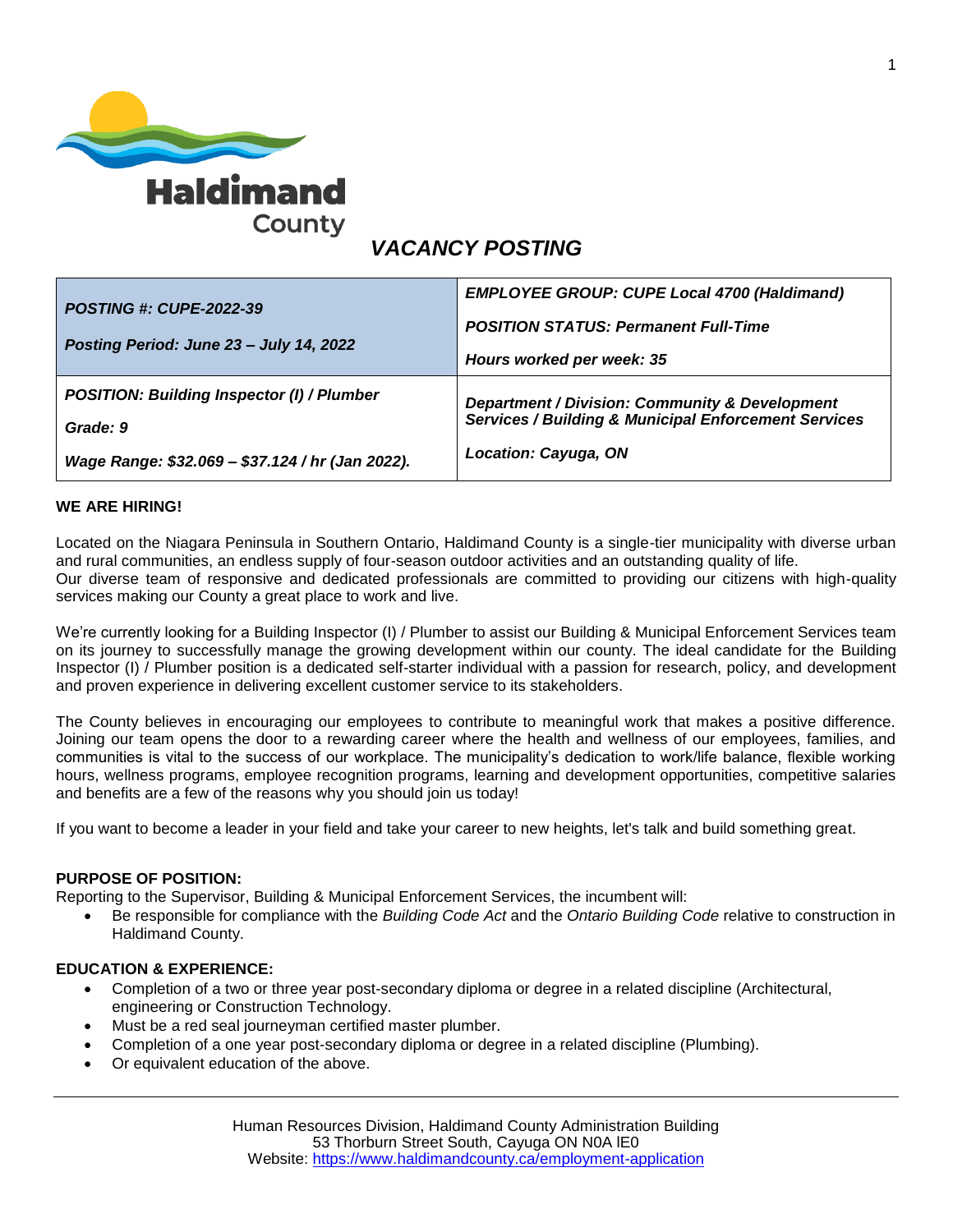#### PLUS

- Must be provincially qualified and registered with the Director of Building and Development Branch, MMAH to inspect in the following classes:
	- Legal Responsibilities Plumbing all buildings House Septic Systems

PLUS

 Five years current related experience inclusive of apprenticeship and membership with the Ontario College of Trades for plumbers which must be verified.

Or equivalent experience to that combination.

Must be a current member of Ontario Building Officials Association. Willingness to obtain qualification re: septic systems.

## **KNOWLEDGE & SKILLS REQUIRED:**

- extensive knowledge of the requirements of the Ontario Building Code, the Building Code Act and other applicable law (Incumbents are required to maintain Ontario Building Code knowledge through continuing education and other learning opportunities)
- strong communication, interpersonal and dispute resolution skills to interact with the public, contractors, consultants, Council and county staff in a professional manner.
- excellent record keeping skills

#### **COMPUTER EXPERTISE:**

 must be able to apply basic functions of corporate computer (MS office) software and division specific software (City View).

#### **MACHINES OPERATED:**

 Vehicle, cell phone, telephone, photocopier, calculator, staple gun, tape measure, level, flashlight, shovel, camera, fax machine and computer.

#### *Accountabilities / Tasks*

#### **Include but are not limited to the following:**

- Conduct activities relative to:
	- a) **Ontario Building Code, Part 3** With respect to the Part 7 Plumbing in all buildings occupying an area greater than ten square metres (108 square feet) and used for assembly occupancies, care or detention occupancies or high hazard industrial occupancies, and exceeding 600 square metres (6460 square feet) in building area or exceeding three storeys in building height used for major occupancies classified as residential occupancies, business and personal services occupancies, mercantile occupancies, or medium and low hazard industrial occupancies; AND
	- b) **Ontario Building Code, Part 9** with respect to the Part 7 Plumbing in buildings occupying an area greater than ten square metres (108 square feet) of three stores or less in building height, having a building area not exceeding 600 square metres (6460 square feet) and used for residential occupancies, business and personal services occupancies, mercantile occupancies or medium and low hazard industrial occupancies;
	- c) Accessory structures, shed, garages, addition, decks, pools and other misc. permit
- Process applications for building permits, septic permits, plumbing permits, water connection permits and sewer laterals including the review of drawings to ensure compliance with the Ontario Building Code, Municipal by-laws and other applicable laws
- Review plumbing drawings on applications for building permits to ensure compliance with the Ontario Building Code, Municipal by-laws and other applicable laws
- Issue building permits, septic permits, plumbing permits, water connection permits and sewer laterals when plans and supporting documents are complete
- Meet with members of the public, contractors, designers, architects and engineers to discuss and review their projects and provide advice